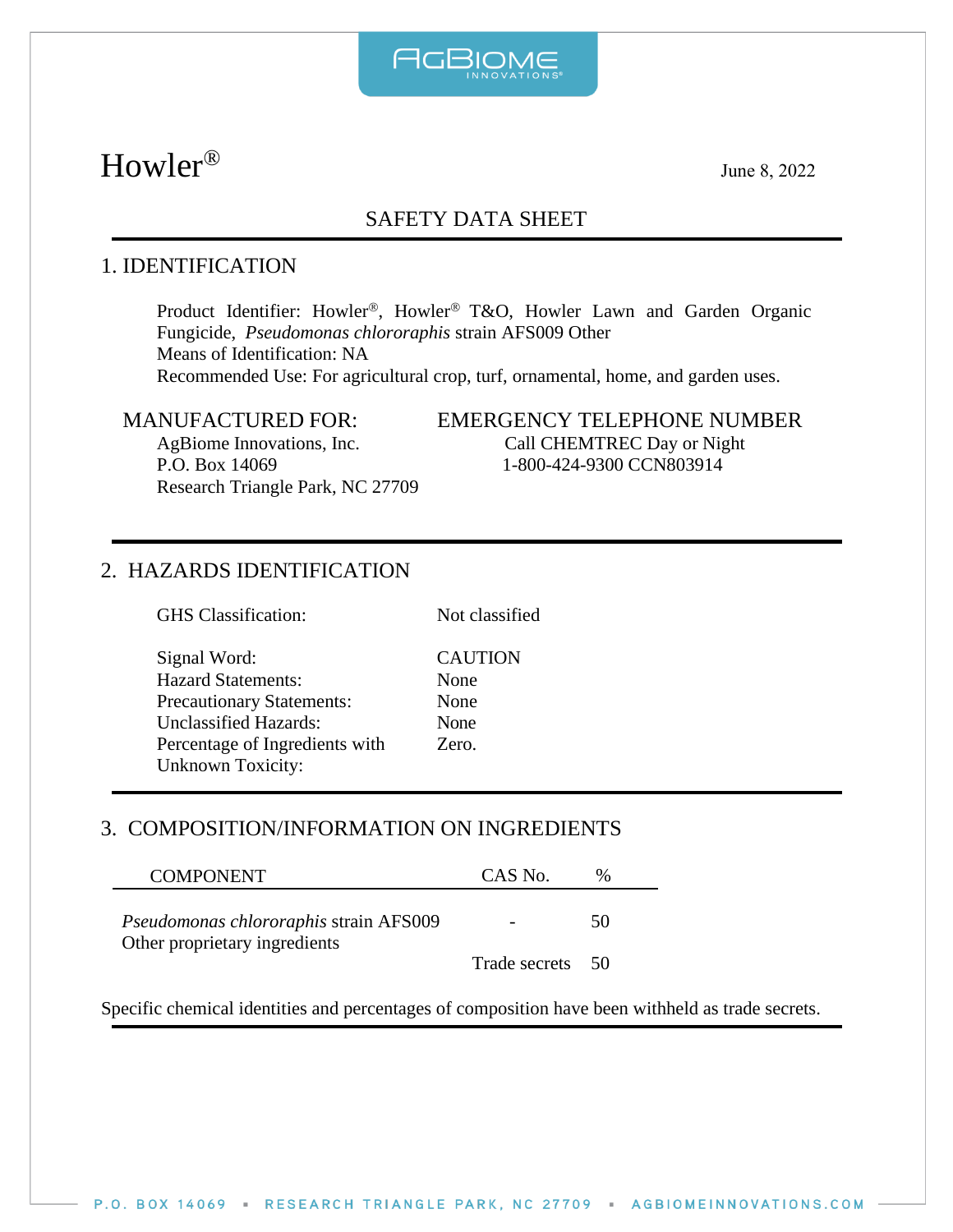

### 4. EMERGENCY AND FIRST AID MEASURES

EYE CONTACT: Rinse cautiously with water for several minutes. Remove contact lenses, if present and easy to do. Continue rinsing.

INHALATION: Remove person to fresh air and keep comfortable for breathing. Call a poison center if you feel unwell.

SKIN CONTACT: If irritation develops, wash thoroughly with soap and water.

INGESTION: No data available.

MOST IMPORTANT SYMPTOMS: May cause skin and eye irritation.

IMMEDIATE MEDICAL ATTENTION NEEDED: None needed.

#### 5. FIRE-FIGHTING MEASURES

EXTINGUISHING MEDIA: No data available.

SPECIFIC HAZARDS ARISING FROM CHEMICAL: None known.

SPECIAL PROTECTIVE EQUIPMENT AND PRECAUTIONS: None known.

### 6. ACCIDENTAL RELEASE MEASURES

PERSONAL PRECAUTIONS, PROTECTIVE EQUIPMENT, AND EMERGENCY PROCEDURES: Take all additional action necessary to prevent and remedy the adverse effects of the spill. This product should be prevented from entering bodies of water.

METHODS AND MATERIALS FOR CONTAINMENT AND CLEANING UP: In case of spill, collect material immediately. Wipe residual material from surfaces with cloth. Do not wash residues into drains or other waterways.

#### 7. HANDLING and STORAGE

PRECAUTIONS FOR SAFE HANDLING: Avoid contact with eyes. Do not inhale.

CONDITIONS FOR SAFE STORAGE: Store in a cool, dry place in original packaging, and away from direct sunlight or heat sources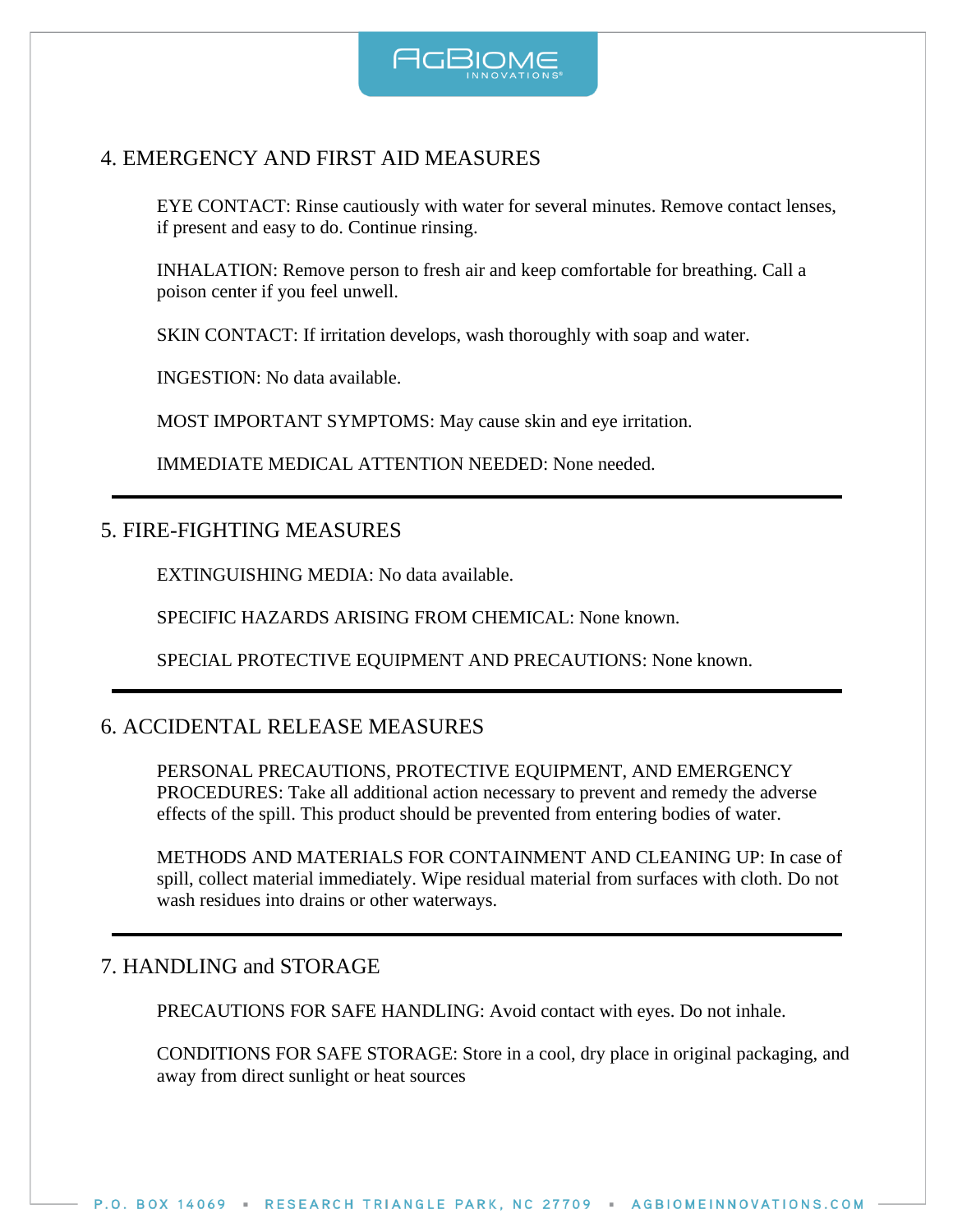

## 8. EXPOSURE CONTROLS / PERSONAL PROTECTION

EXPOSURE LIMITS:  $5 \text{ mg/m}^3$ .

ENGINEERING CONTROLS: When handlers use closed systems, enclosed cabs or aircraft in a manner that meets the requirements listed in the Worker Protection Standard (WPS) for agricultural pesticides [40 CFR 170.240(d)(4-6)], the handler PPE requirements may be reduced or modified as specified in the WPS.

#### PERSONAL PROTECTION:

Applicators and other handlers must wear:

- long-sleeved shirt and long pants
- protective eyewear
- waterproof gloves
- shoes plus socks

Mixer/loaders and applicators must wear a NIOSH approved particulate respirator with any N, R, or P filter with NIOSH approval number prefix TC-84A; or a NIOSH approved powered air purifying respirator with an HE filter with NIOSH approval number prefix TC-21C. Repeated exposure to high concentrations of microbial proteins can cause allergic sensitization. Follow the manufacturer's instructions for cleaning/maintaining PPE. If no such instructions for washables are available, use detergent and hot water. Keep and wash PPE separately from other laundry.

#### 9. PHYSICAL and CHEMICAL PROPERTIES

APPEARANCE: Tan Powder **ODOR:** Slight fermentation odor ODOR THRESHOLD: Not determined FLASH POINT: Not determined EVAPORATION RATE: Not determined FLAMMABILITY: Slightly flammable.

VAPOR PRESSURE: Not determined MELTING POINT: Not determined RELATIVE DENSITY:  $0.363g/cm^3$  BOILING POINT: Not determined SOLUBILITY in water: Not determined<br>
FLAMMABILITY LIMITS: Not determined VISCOSITY: Not determined FLAMMABILITY LIMITS: Not determined AUTO-IGNITION TEMP: 450°C pH: 7 PARTITION COEFFICIENT: Not determined DECOMPOSITION TEMP: Not

Will burn. Class 1. determined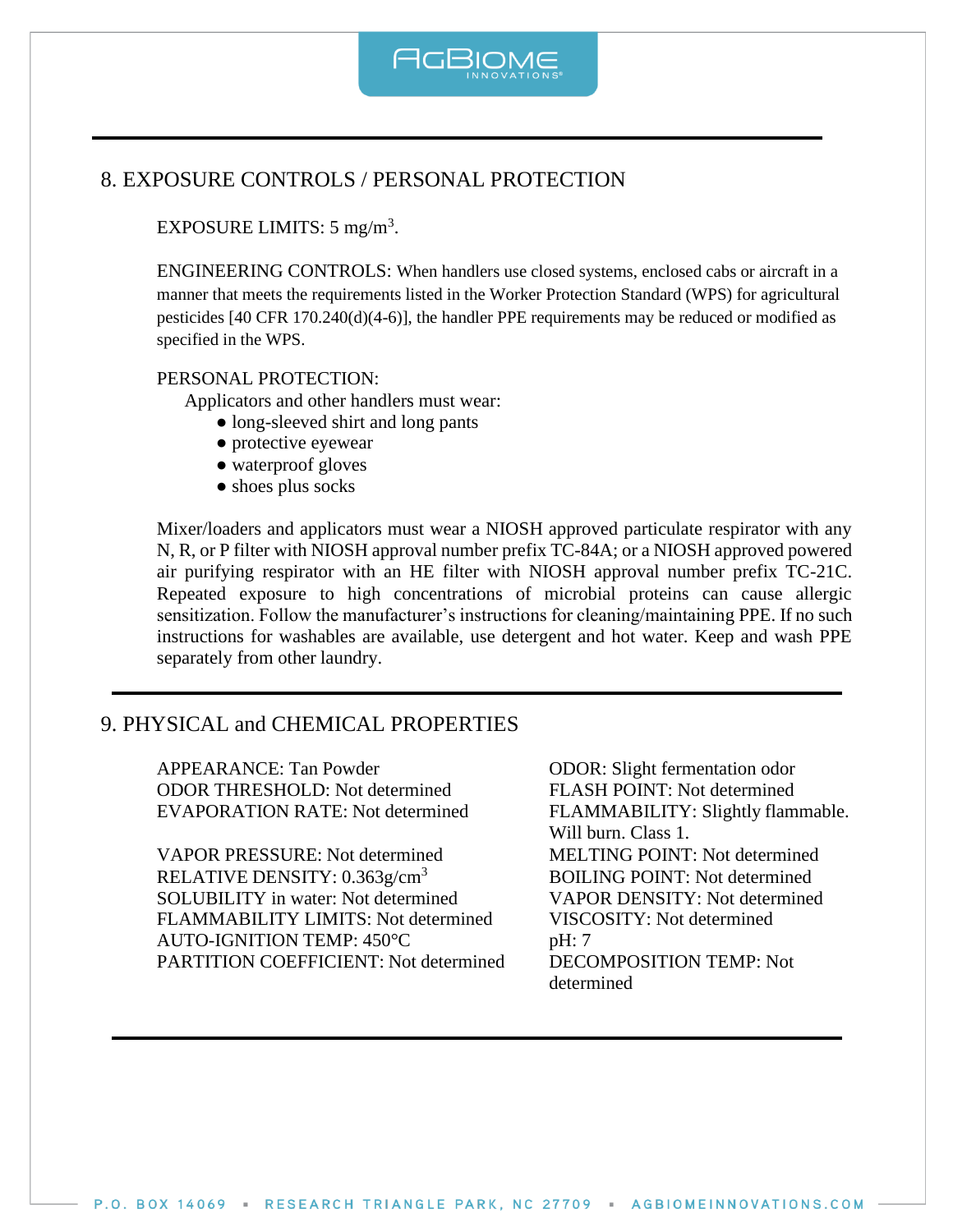

10. STABILITY and REACTIVITY REACTIVITY: No data available.

STABILITY: No data available.

HAZARDOUS POLYMERIZATION: No data available.

CONDITIONS TO AVOID: None known.

INCOMPATIBILITY: None known.

HAZARDOUS THERMAL DECOMPOSITION PRODUCTS: No data available.

# 11. TOXICOLOGICAL DATA

INHALATION: None

SKIN IRRITATION: None

EYE IRRITATION: May cause eye irritation.

INGESTION: None

SENSITIZATION: No data available.

CARCINOGENICITY: No ingredients are listed by NTP, OSHA, or ACGIH as a carcinogen.

### 12. ECOLOGICAL INFORMATION

This product may be toxic to bees and other pollinating insects exposed to direct treatment. Do not apply this product while bees or other pollinating insects are actively visiting the treatment area. This product may be toxic to certain nontarget terrestrial arthropods. Minimize spray drift away from target area to reduce effects to nontarget insects. For terrestrial uses - Do not apply directly to water, or to areas where surface water is present or to intertidal areas below the mean high water mark. Do not contaminate water when disposing of equipment washwater or rinsate.